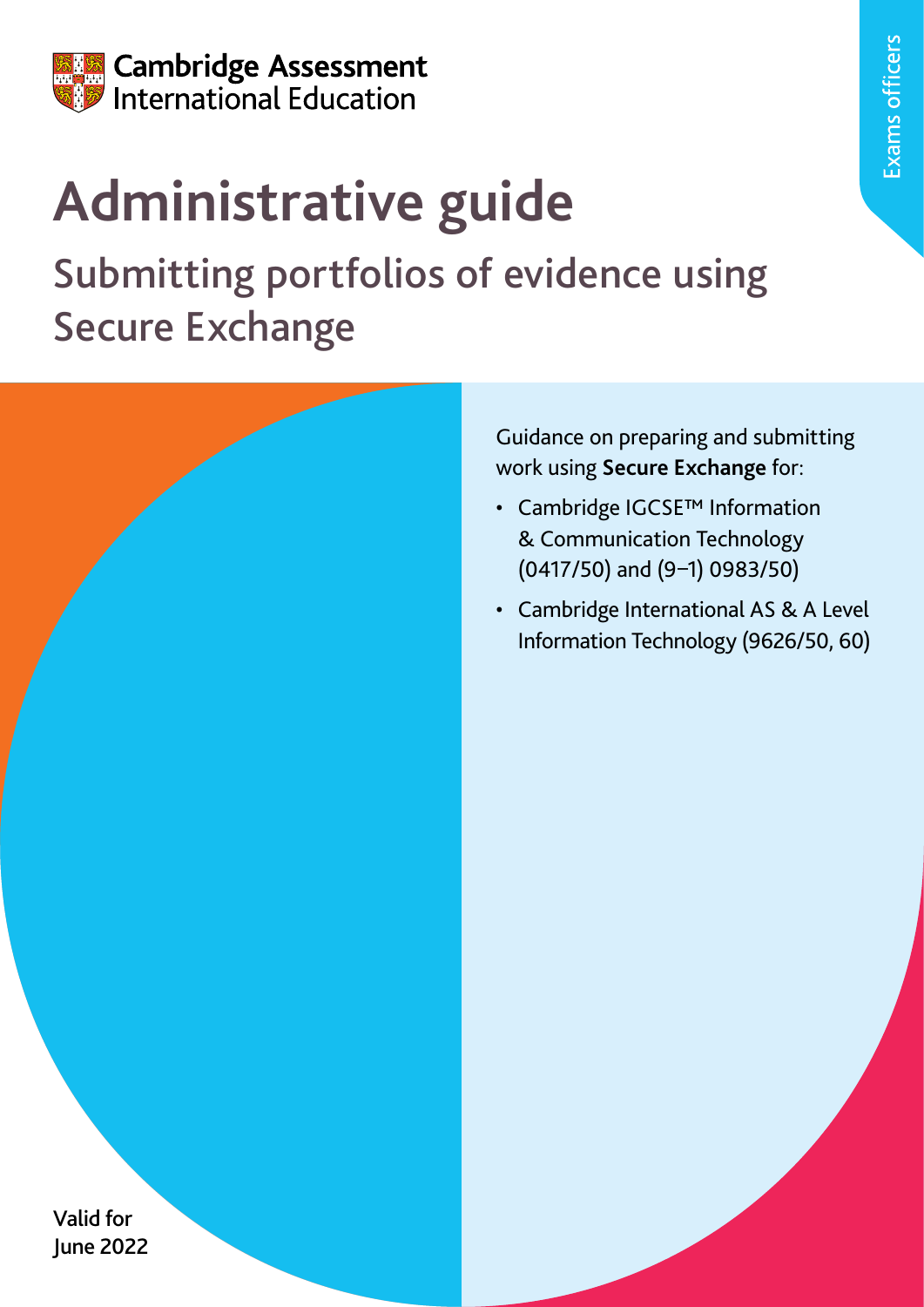### **Introduction**

#### This guide provides information about accessing Secure Exchange and using it to submit portfolios of evidence for ICT and IT candidates.

If you have candidates taking the Cambridge ICT and/or IT components covered by this guide, you will need to upload using Secure Exchange.

#### **Accessing Secure Exchange**

If you have used [Secure Exchange](https://exchange.cambridgeinternational.org/) in a previous series you can log in using the same email address and password. If we move you to the portfolio of evidence route and you have not previously used Secure Exchange we will send you a link to log in to the system with a temporary password. You must then set up your Secure Exchange account.

#### **Submitting work**

The diagram opposite shows steps you must take to submit portfolios of evidence using Secure Exchange.

#### **What do I need to submit?**

You must submit the correct number of pieces of evidence for each component. For each piece of evidence, you must also upload the task that the candidate has used to create the evidence.

For example, if you have 20 candidates entered for a syllabus, you must upload the following for each candidate:

- the required pieces of evidence
- the tasks they have used for each of the pieces of evidence.

For each component, you also need to upload one copy of the following:

- Rationale Document
- Supplementary Attendance Register (Exam Day Form 1)
- Declaration of Authenticity.

You must upload a copy of the Rationale Document for each component. You only need to submit one copy of this per component, for one of the candidates taking that component. This is because our examiner will mark the work of all candidates from the same centre.

However, a copy of the task must be uploaded for each candidate. You must also upload three tasks for each candidate, even if some candidates have used the same task.

This guide tells you how to prepare and submit your candidates' work through Secure Exchange.

- Prepare your candidates' work by following the instructions and naming conventions specified in this guide
- Log in to Secure Exchange and submit your candidates' work by the deadlines specified in this guide.





There is step-by-step guidance showing you how to submit work through Secure Exchange on page 8.

#### **Documents to include with your submission**

Submit the documents listed below when you submit evidence via Secure Exchange:

- A Declaration of Authenticity for each candidate. This is available on our website: [www.cambridgeinternational.org/secure-exchange](http://www.cambridgeinternational.org/secure-exchange)
- A Supplementary Attendance Register (Exam Day Form 1) for each component. You must complete this to show which candidates were present and which were absent when the evidence for the component was completed. Exam Day – Form 1 is available on our website: [www.cambridgeinternational.org/forms](https://www.cambridgeinternational.org/exam-administration/cambridge-exams-officers-guide/administrative-forms/) You must download this, complete it for each component, and then submit it via Secure Exchange when you submit your candidate's evidence.

#### **Important information about Submit for Assessment**

If we move you to the portfolio of evidence route, you must submit candidate work for all other syllabuses using Submit for Assessment. For guidance on submitting evidence using Submit for Assessment, see our website: [www.cambridgeinternational.org/poe](http://www.cambridgeinternational.org/poe)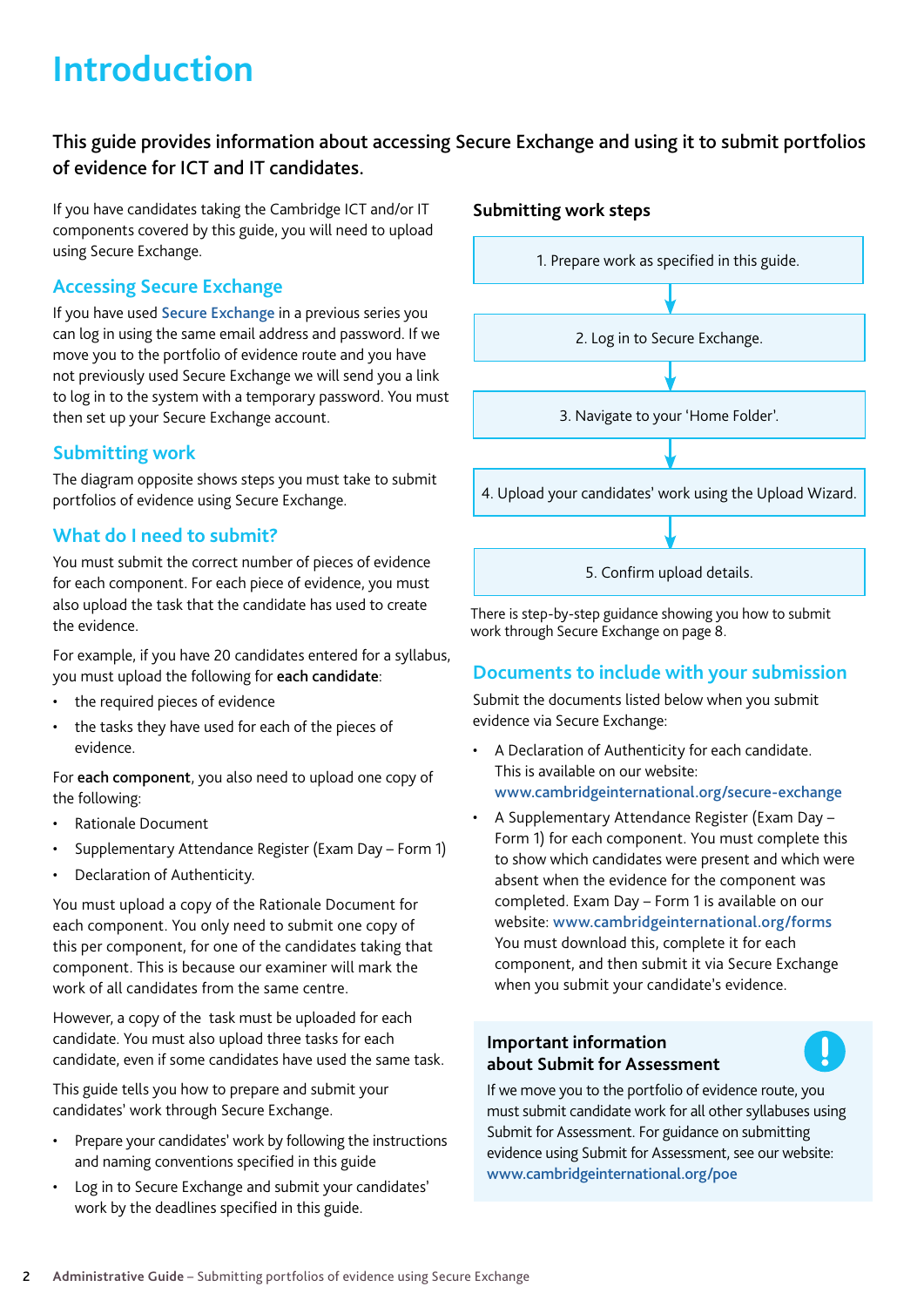### **Secure Exchange guide**

#### Submission deadlines

You can submit portfolios of evidence from 2 May 2022. For some syllabuses, portfolios of evidence will need to be submitted to us by 18 May. Syllabuses examined later in the exam series will have later submission deadlines. The full list of submission deadlines is available on our website: [www.cambridgeinternational.org/poe](http://www.cambridgeinternational.org/poe)

#### Scanning work

You can outsource scanning candidates' work, for example, to a scanning firm, for including in the portfolio of evidence to reduce administration for your centre. If you want to outsource scanning candidates' work, you must:

- conduct due diligence against the quality of the scanning firm to mitigate the risk of scanning errors – for example, one candidate's evidence being scanned and recorded as belonging to a different candidate
- be confident that each piece of evidence is the candidates' own, unaided work. To maintain this confidence, you must be sure the work could not be changed or tampered with before scanning. Establish a process with the scanning firm to make sure changing or tampering with work would not be possible
- be sure the scanning firm will protect personal data. If you have any concerns that a scanning firm may not protect personal data, you must not use them.

Any such arrangements remain the responsibility of the centre and any errors which may impact the assessment, for example incomplete scanning or delayed transmission, are not our responsibility.

In the [Cambridge Handbook](http://www.cambridgeinternational.org/eoguide), you should also refer to section M 'Centre and Cambridge Associate responsibilities: Copyright and candidates' work'; section 3 'Coursework and moderation; and section 5.6 'Malpractice'.

#### Marking a candidate as absent

You must submit a completed Supplementary Attendance Register (Exam Day - Form 1) for each component to show which candidates were present and which were absent when the evidence for the component was completed. Exam Day - Form 1 is available on our website: [www.cambridgeinternational.org/forms](http://www.cambridgeinternational.org/forms) You must download this, complete it for each component, and then submit it via Secure Exchange when you submit your candidate's evidence. The candidate's grade will be based on the work we receive, even if this is not all the required evidence for a particular component.

Ţ

#### **Important information**

As part of their portfolio of evidence, candidates must not:

- submit work previously used as part of a school assessed grade submission
- use live exam materials, such as question papers, from the June 2022 series
- use a multiple-choice question paper as a piece of evidence.

All work in a candidate's portfolio of evidence must be new pieces of work. 'New' means that the candidate has not attempted the same task on a previous occasion.

There is detailed guidance in the Collecting a Portfolio of Evidence for the June 2022 Series guide, available on our website: [www.cambridgeinternational.org/poe](http://www.cambridgeinternational.org/poe)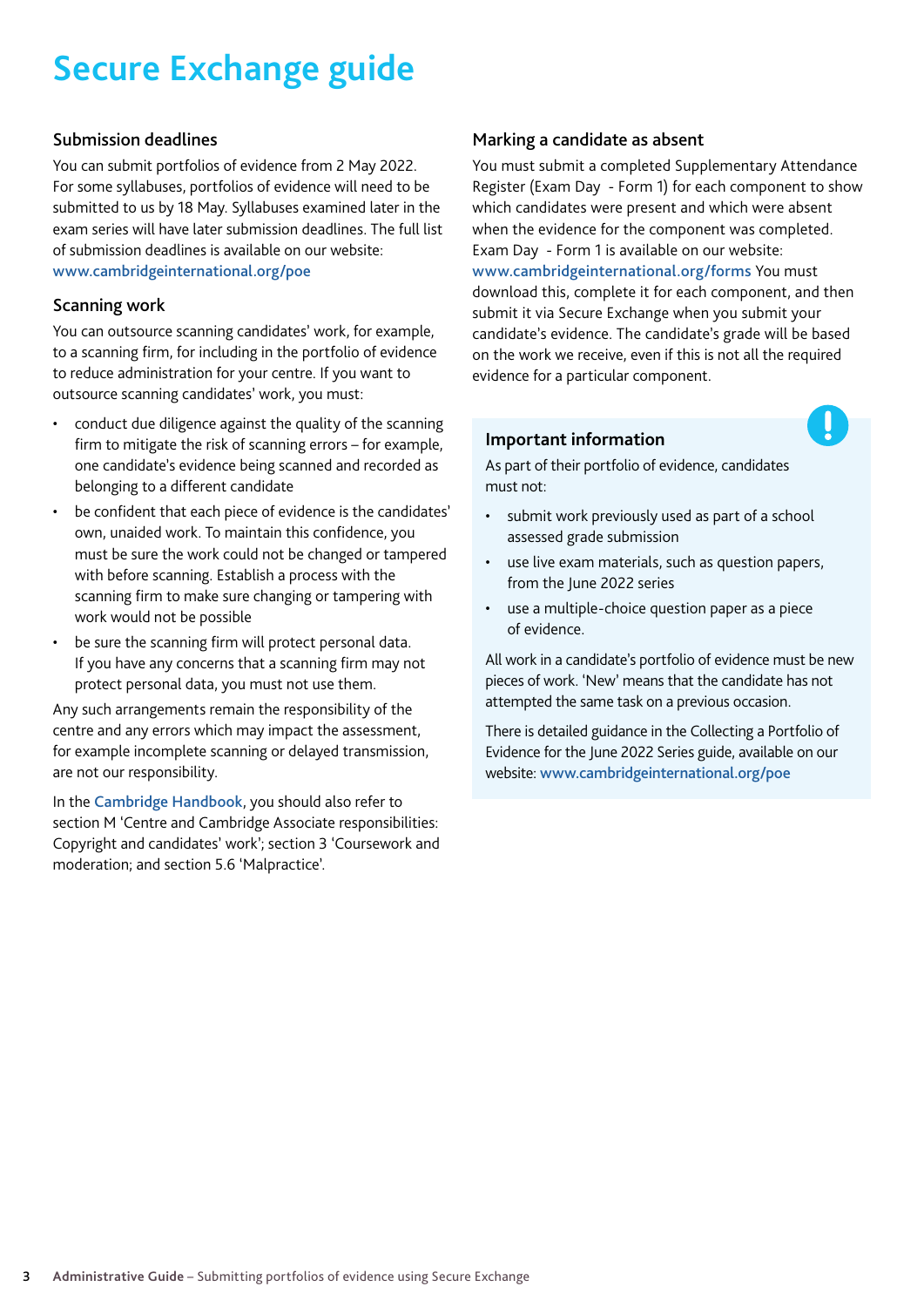### **Guidance on preparing your documents**

Wherever possible, you should use the following checklist before you submit any evidence to us. This will help to make sure that there are no issues with the documents you send us, and that we can read all of the documents clearly.

Make sure that:

- any Word and text documents are a maximum of 200 pages. (See opposite for the file formats we can accept.)
- the documents do not have any active content or need any user interaction e.g. anything where the user needs to click/select something to see contents. You should view the document in print preview mode or print it out, to check it is formatted correctly.
- page sizes are A3 or less.
- background and foreground colours are different use a high contrast wherever possible. Background colours can appear stronger when converted, which makes it difficult to read any foreground text.
- all text can be read at a 100 per cent zoom level, without the need to zoom in any further.
- you have not included any macros or automation (Visual Basic code).
- documents are not password protected.
- you have accepted all tracked changes.
- all content is visible and nothing overlaps (one item covers another) e.g. images, text boxes, shapes etc. Once you have uploaded your documents we cannot move the content around to see anything which is hidden by an overlap.

#### **Information to include in each document**

On the first page of every document you must include the following information:

- centre number
- centre name
- syllabus
- component number
- evidence number (e.g. evidence 1, evidence 2, evidence 3)
- candidate number
- candidate name.

#### **File sizes and types**

Zip the files for each component in a zip folder. The zip folder must include all administrative documents listed on page 2 and forms required for the component. Name the zip folder using the following naming convention:

Syllabus code\_Component code\_Centre number

For example: 0417\_050\_AB123

Each zip folder must not exceed 500 MB.

Upload each zip folder to Secure Exchange by following the instructions on page 8.

If a file is larger than the maximum file size, you must use HandBrake to reduce the file size before uploading it to the Submit for Assessment portal. Information about using Handbrake is on page 6.

We can accept the following file formats:

| <b>File types</b> | <b>Accepted formats</b>                                                  | Limit |
|-------------------|--------------------------------------------------------------------------|-------|
| Audio             | .3g2.3ga.aac.aiff.amr.m4a.m4b.m4p<br>.mp3 .wav                           | 25 GB |
| Spreadsheet       | xls xlsx.                                                                |       |
| Document          | txt. docx .odt .rtf .txt.                                                | 25 GB |
| Images            | gif .jpg .png .tiff                                                      | 15 MB |
| Presentation      | .ppt .pptx<br>Prezi online presentation documents                        | 25 GB |
| Video             | . 3g2 .3gp .avi .flv .m4a .m4v .mkv .mov.<br>mp4.mp4v.wmp.wmv            | 25 GB |
| Web               | Web pages can be submitted as part of a<br>zipped file or as hyperlinks. | 25 GB |

#### **Structuring your documents in the zip folders**

You should create one zip file per component and, within it, create the following folders:

- a separate folder for each candidate. This should contain all the pieces of evidence needed for that component and the tasks needed for that component.
- a folder containing the Rationale Document for the component. You only need to upload one for all candidates submitting evidence for the component.
- a folder containing the Supplementary Attendance Register (Exam Day – Form 1) for the component. You only need to upload one for all candidates submitting evidence for the component.
- a Declaration of Authenticity for the component. You only need to upload one for all candidates submitting evidence for the component.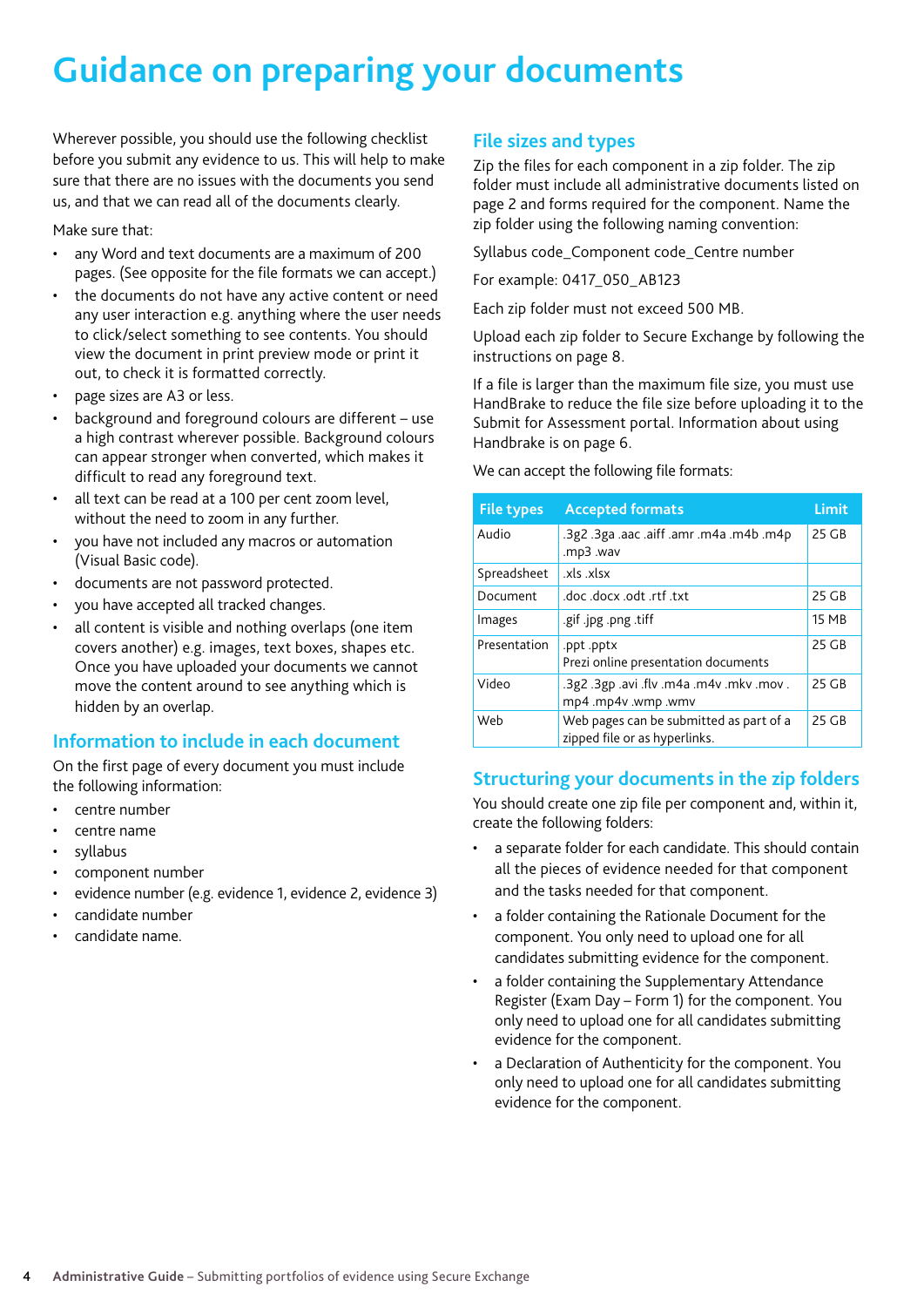#### **Guidance on preparing your documents** continued

#### **What evidence to submit and by when**

There is detailed syllabus-specific guidance on pages 16 to 26 of the *Collecting a Portfolio of Evidence for the June 2022 Series* guide, available on our website. You must use this when collecting your evidence.

The full list of submission deadlines is available on our website: [www.cambridgeinternational.org/poe](http://www.cambridgeinternational.org/poe)

The table below shows how many pieces of evidence you need to submit for each qualification type. For example, you must submit three pieces of evidence for each candidate for each Cambridge IGCSE™ syllabus they are entered for.

| <b>Qualification type</b>           | Number of pieces of evidence needed                                                                                                                                                                                                                                                                |
|-------------------------------------|----------------------------------------------------------------------------------------------------------------------------------------------------------------------------------------------------------------------------------------------------------------------------------------------------|
| Cambridge IGCSE                     | Β                                                                                                                                                                                                                                                                                                  |
| Cambridge<br>International AS Level | Β                                                                                                                                                                                                                                                                                                  |
| Cambridge<br>International A Level  | The number of pieces of evidence needed<br>for an A Level portfolio varies depending<br>on the syllabus. Check how many pieces of<br>evidence you need to submit in the Collecting<br>a Portfolio of Evidence for the June 2022<br>Series guidance document:<br>www.cambridgeinternational.org/poe |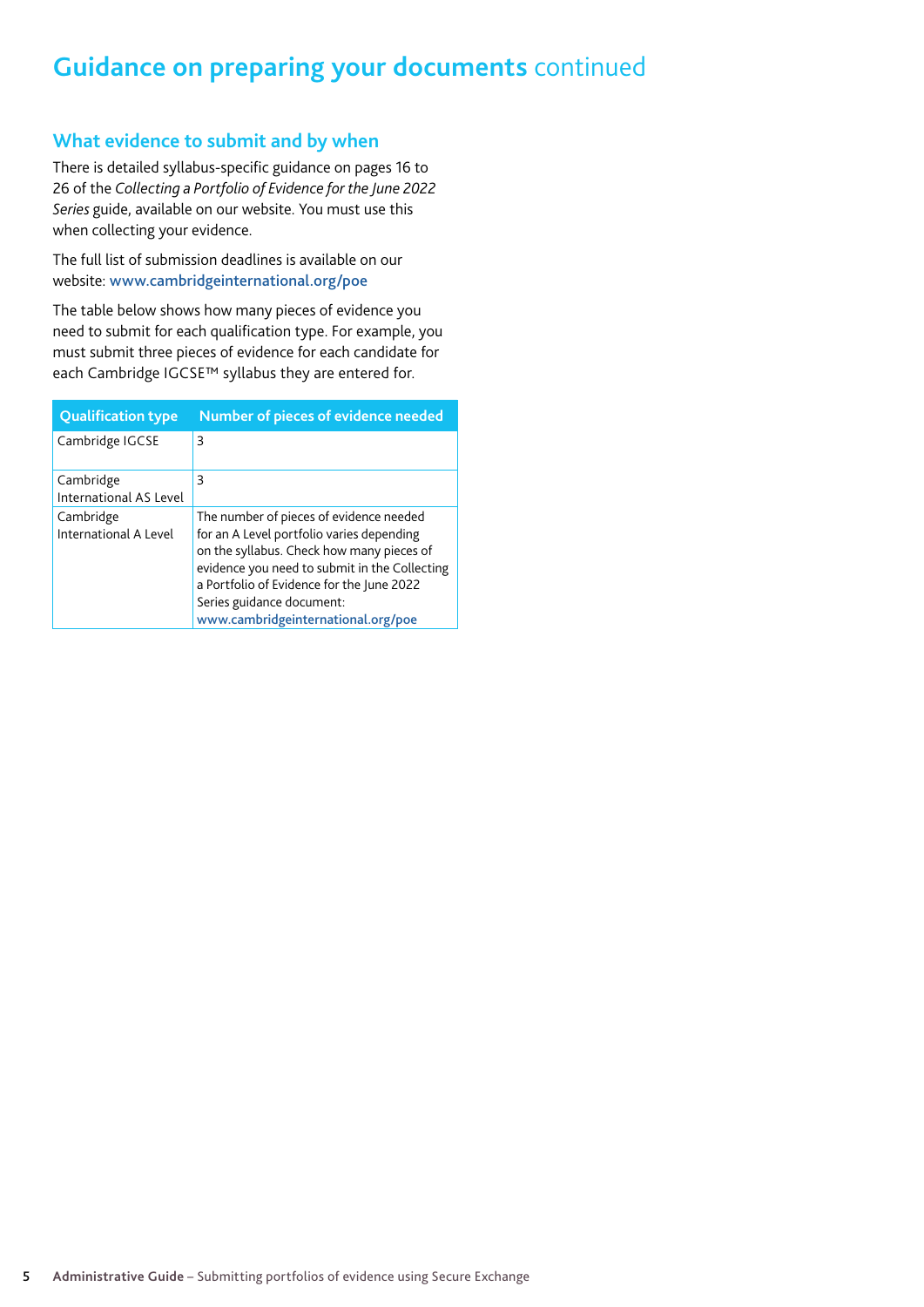### **Reducing file sizes using HandBrake**

The maximum file size for a single multimedia video file is 500 MB. Video files must not be larger than 500 MB. The quality of the video files does not need to exceed 720p (1280 x 720 or 16:9 aspect ratio).

For all files larger than 500 MB, you must reduce the file size and can use HandBrake (<https://handbrake.fr>) to reduce file sizes before uploading them to Secure Exchange. This will reduce the time it takes to upload the files.

For example, HandBrake can convert a video file that is 551 MB to 43.5 MB in approximately 3 minutes and 20 seconds, which will allow you to upload the file to Secure Exchange quickly.

#### **Important information**

You will need administrator rights on your PC/laptop to install HandBrake. If you do not have administrator rights, the installation will fail. Please contact your centre's IT department so they can give you these rights, or install the software for you.

#### **Step 1** Go to <https://handbrake.fr/downloads.php>

and select the correct platform for your operating system. Follow the on-screen instructions and install HandBrake.

**Step 2** Open HandBrake and select 'File' from the toolbar.



**Step 3** Locate your video file on your PC/laptop and click 'Open File'. You will see the file you are converting listed next to the 'Source' heading.



**Step 4** Under 'Save As', select 'Browse' and choose a location for your new file. Enter a file name and click 'Save'.



**Step 5** Select 'Presets' and then select 'General' and 'Fast 720p30' from the preset list.



**Step 6** Click 'Start Encode' to start the compression. Depending on your computer's speed and size of the file, this operation could take several minutes.

If you have multiple videos to compress, you can queue your files using the 'Add to Queue' button. HandBrake will convert all the files you have added to the queue.



**Step 7** You can note the progress of your upload at the bottom of the application window, as shown below:

05.72%, FPS: 029.9, Avg FPS: 025.8, Time Remaining: 00:18:43, Elapsed: 00:01:09, Pending Jobs 0

**Step 8** When your files have been compressed, check that they play correctly before uploading them to Secure Exchange.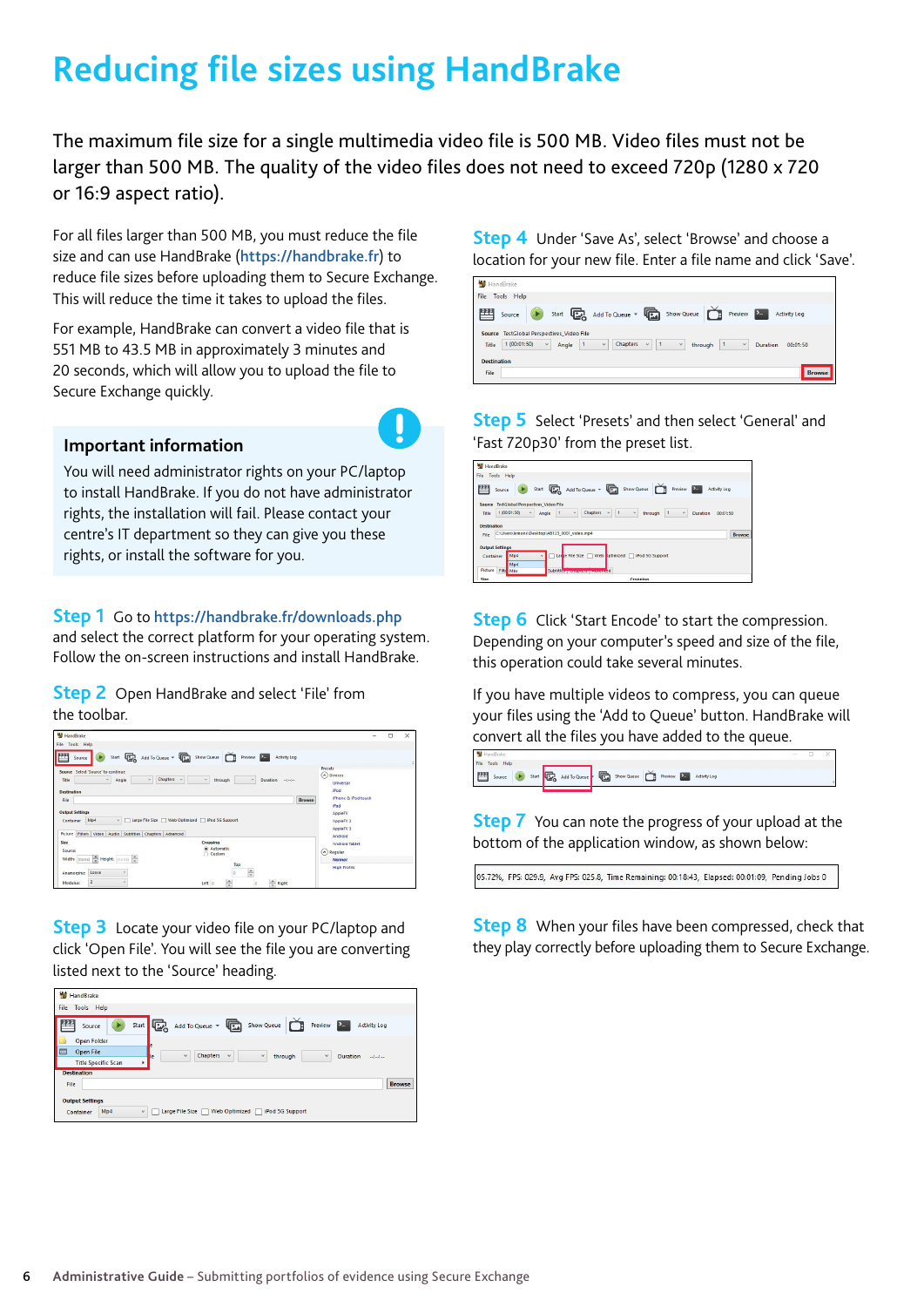### **Accessing Secure Exchange**

#### **Secure Exchange is compatible with the following browsers:**

| <b>Browser</b> |         |                                       |                |                                     |
|----------------|---------|---------------------------------------|----------------|-------------------------------------|
| Chrome         | Safari* | <b>Microsoft Edge</b><br>(Windows 10) | <b>Firefox</b> | Internet<br>Explorer 11<br>or later |
| Yes            | Yes     | Yes                                   | Yes            | Yes                                 |

\* Safari on Windows is not compatible with Secure Exchange.

**Step 1** Check Secure Exchange is listed as a trusted site in your browser's security settings.

If <https://exchange.cambridgeinternational.org> is not listed, type in the URL and click 'Add'.

**Step 2** Go to [https://exchange.cambridgeinternational.org](https://exchange.cambridgeinternational.org/)  and log in using your Secure Exchange username and password. Email Customer Services at [info@cambridgeinternational.org](mailto:info@cambridgeinternational.org) if you do not have login details.

| <b>Esta Cambridge Assessment</b><br><b>The International Education</b> |                                                                                                                                                                                                                                                                           | <b>Secure Exchange</b> |
|------------------------------------------------------------------------|---------------------------------------------------------------------------------------------------------------------------------------------------------------------------------------------------------------------------------------------------------------------------|------------------------|
| 6                                                                      | <b>Username</b><br>$\frac{1}{2}$<br>Username<br>Password<br>Password<br>Request a password change<br><b>Security Notice</b><br>You are about to access a secured resource.<br>Cambridge reserves the right to monitor/and or<br>limit access to this resource at any time |                        |
|                                                                        | Sign On                                                                                                                                                                                                                                                                   |                        |
|                                                                        |                                                                                                                                                                                                                                                                           |                        |